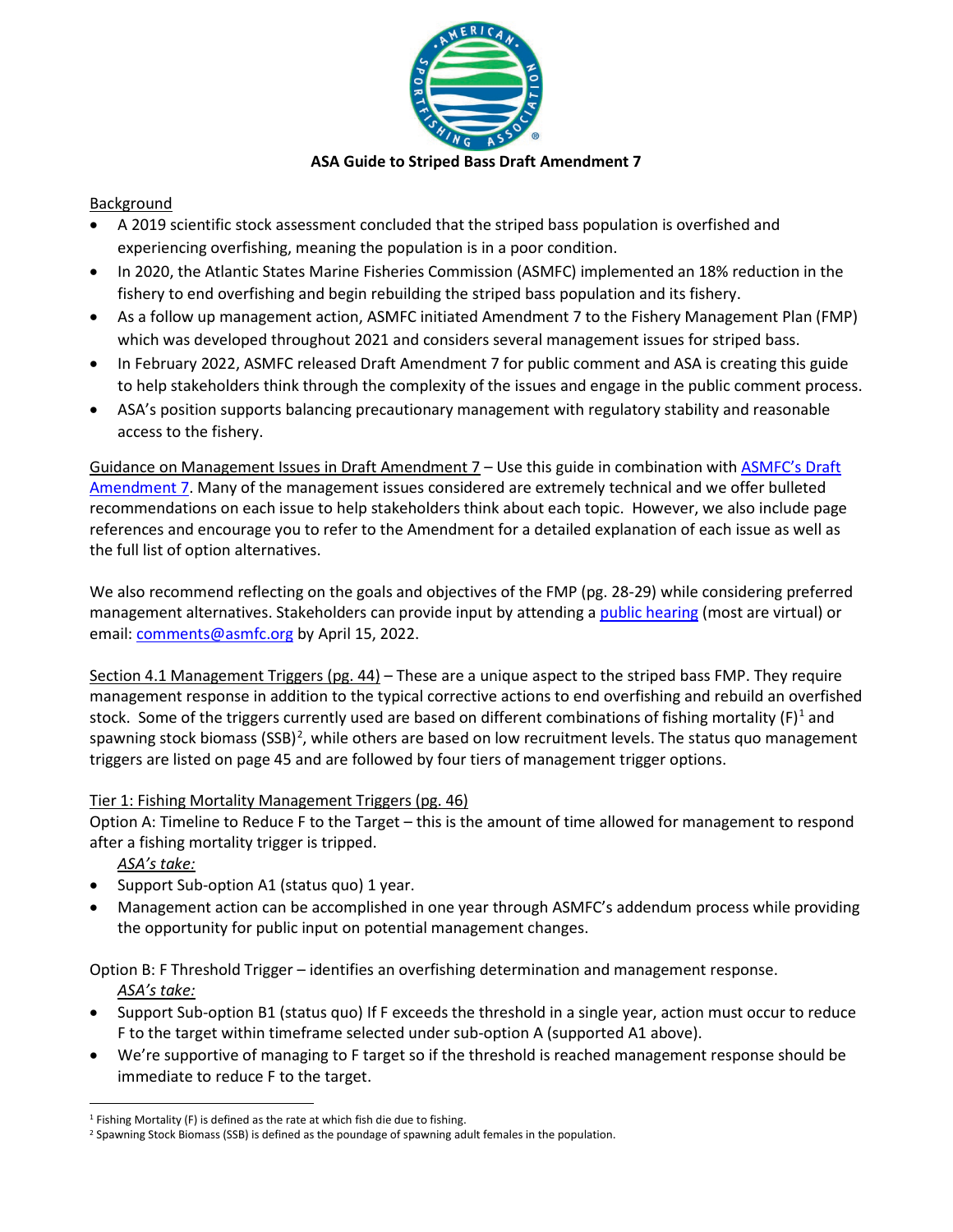Option C: F Target Triggers – this is a trigger to maintain F at or below the target level.

*ASA's take:*

- Support Sub-option C1 (status quo) if F exceeds the F target for two consecutive years and female SSB falls below the SSB target in either of those years, must reduce F to a level that is at or below the target within the timeframe selected under sub-option A (supported A1 above).
- Again, we support managing to F target and including an evaluation of SSB as part of the F target trigger addresses both the F and SSB target triggers.

## Tier 2: Female Spawning Stock Biomass Management Triggers (pg. 47)

Option A: Deadline to Implement a Rebuilding Plan – this is the amount of time to establish a rebuilding plan. *ASA's take:*

- Support Sub-option A2: Two-Year Deadline to implement a rebuilding plan when SSB trigger trips.
- Controlling F is the rebuilding plan. Establishing a two-year deadline will clarify that fact and relate it to a specific timeline.

Option B: SSB Threshold Trigger – identifies an overfished determination and management response. *ASA's take:*

- Support Sub-option B1 (status quo) Rebuild when SSB in a single year falls below the threshold.
- We support managing to SSB target so if the threshold is reached management response to begin rebuilding should be immediate. Again, management response is to control F.

Option C: SSB Target Triggers – this trigger determines when action is required based on the SSB target level. *ASA's take:*

- Support Sub-option C3. No management trigger related to SSB target.
- Using the F target trigger, managers will be taking precautionary action to achieve SSB target consistent with objective 1 of the FMP (pg. 29). Remember, controlling F is the mechanism to increase SSB.
- The reference points are linked meaning maintaining F target achieves SSB target over time. If F target is maintained and SSB continues to decline below its target, then that is likely a recruitment issue which is addressed with the recruitment trigger (next topic, tier 3 recruitment trigger).
- If SSB is declining because F target is being exceeded, then the F target trigger will address that because it has an SSB target component (see F target trigger in tier 1 above).

# Tier 3: Recruitment Triggers (pg. 48)

Option A: Recruitment Trigger Definition – this trigger is designed to identify extended periods of low recruitment.

*ASA's take:*

- Support Sub-option A2: Moderate Sensitivity Recruitment Trigger.
- Looking at [table 2 on page 50,](http://www.asmfc.org/uploads/file/61fd9572AtlStripedBassDraftAm7forPublicComment_Feb2022.pdf) it's clear there were extended periods of below average recruitment (e.g., 2005-2009) that would be better identified with Sub-option A2.

Option B: Management Response to Recruitment Trigger

*ASA's take:*

- Support a variation of Sub-option B2. The Board use an interim F target calculated using the low recruitment assumption and then during the next stock assessment it evaluates F against the new interim F target and simultaneously evaluates all the other management triggers to determine if action is needed.
- This avoids logistical challenges of responding to the recruitment trigger between stock assessments and aligns management response with all the other management triggers.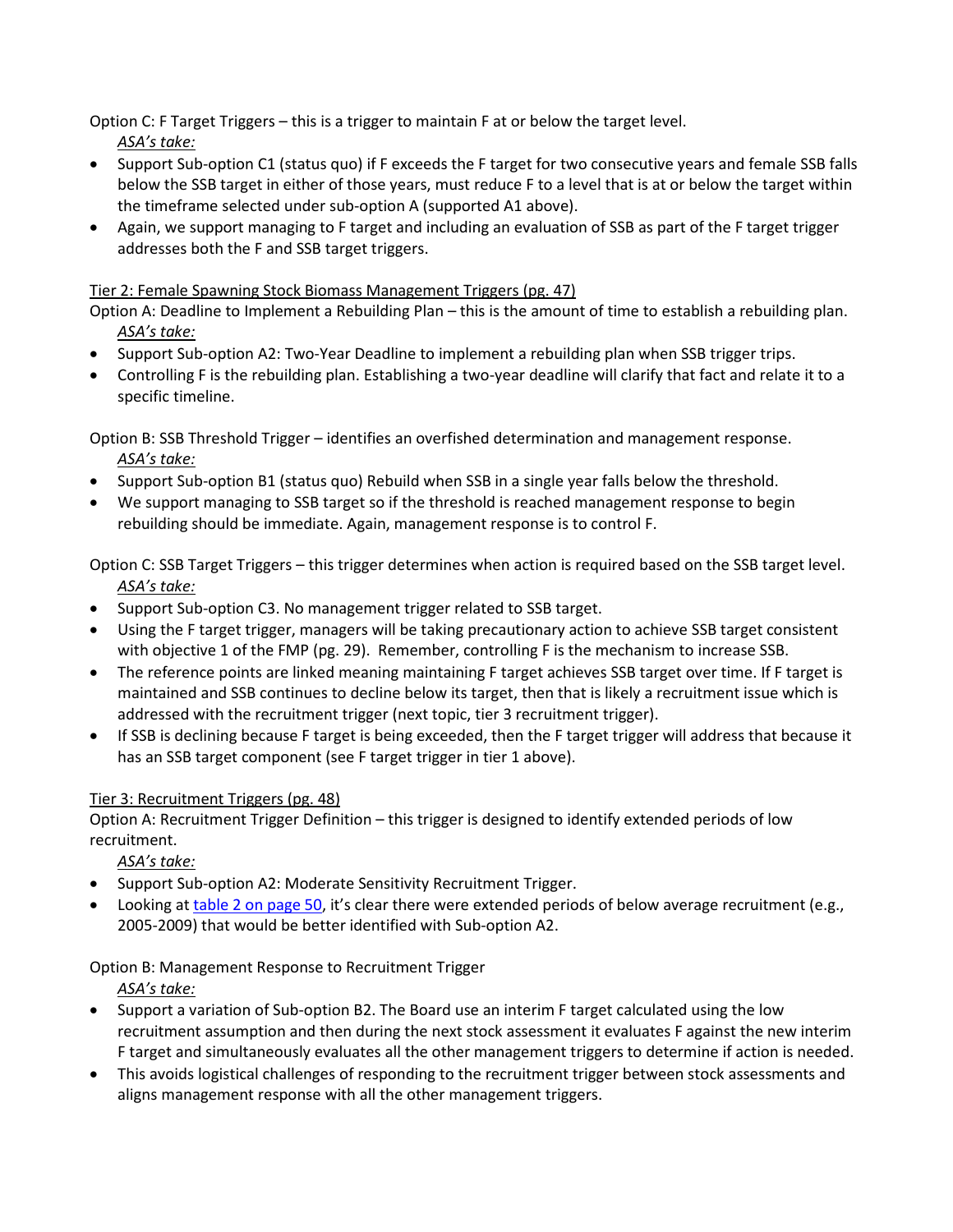• This approach also eliminates the potential for annual changes to management measures if the recruitment trigger were to trip between assessments which aligns with objective 6 of the FMP.

## Tier 4: Deferred Management Action (pg. 53)

We view this section as the opportunity to take a step back and think holistically about how all these management triggers work together to provide a logical management program for striped bass that's consistent with the goal and objectives of the FMP.

*ASA's take:*

- Support Option A. No deferred management action. Management response follows stock assessments.
- Aligning management response to the recruitment trigger with all the other management triggers commits the Board to take action when needed based on results of stock assessments.
- The management triggers we support are precautionary and we must balance that with allowing management changes the opportunity to have a positive impact on the stock.
- Therefore, stock assessments following a management change should be scheduled to enable evaluation of two fishing years under the new management measures providing an opportunity for the population to react to the corrective management action while creating management stability for two years.

Section 4.2.2 Measures to Address Recreational Release Mortality (pg. 56) – The popularity of catch and release fishing for striped bass combined with strict size and bag regulations creates a very high proportion of fish being released. [Table 12, pg. 129](http://www.asmfc.org/uploads/file/61fd9572AtlStripedBassDraftAm7forPublicComment_Feb2022.pdf) shows that release mortality now accounts for the highest percent of total removals since 2017. Currently, the only measure to address release mortality is a requirement to use circle hooks when recreationally fishing for striped bass with bait. To further address release mortality, Amendment 7 considers seasonal closures, gear restrictions, and outreach and education.

Option B (pg. 59): Seasonal Closures – the intent of these closures is to reduce the number of fishing trips for striped bass.

*ASA's take:*

- Support Sub-options B2 Spawning Area Closures.
- We support thoughtful closures to protect spawning fish but urge the Board to be mindful of the economic benefits of spring fisheries. When closures occur, they need to apply to both sectors to maximize benefits.
- If no targeting closures are used, they need to be measurable and justified and given difficulties with enforceability states need to educate anglers about the purpose and intent of the no-targeting closure.

Option C (pg. 64): Additional Gear Restrictions – besides the use of circle hooks, this option considers allowing only nonlethal devices to remove striped bass from the water and clarifies that if you accidentally catch a striped bass while fishing with a baited J-hook (targeting fluke for example), the striped bass must be released.

*ASA's take:*

• Support Sub-options C1 and C2. Approximately 90% of striped bass are released which supports the use of nonlethal devices to remove them from the water, but we are concerned that sub-option C1 is vague and similar vagueness on circle hooks created significant implementation challenges in Addendum VI.

Option D (pg. 64): Outreach and Education – ASMFC should focus on education and outreach to address release mortality because this issue is difficult to control through regulation as discussed.

## *ASA's take:*

- Support Sub-option D1. States are required to promote best striped bass handling and release practices by developing campaigns.
- ASA previously worked with industry partners to develop education and outreach materials on best handling practices and made those materials available to all the states. Under this requirement, states should work with industry to continue these education and outreach campaigns.